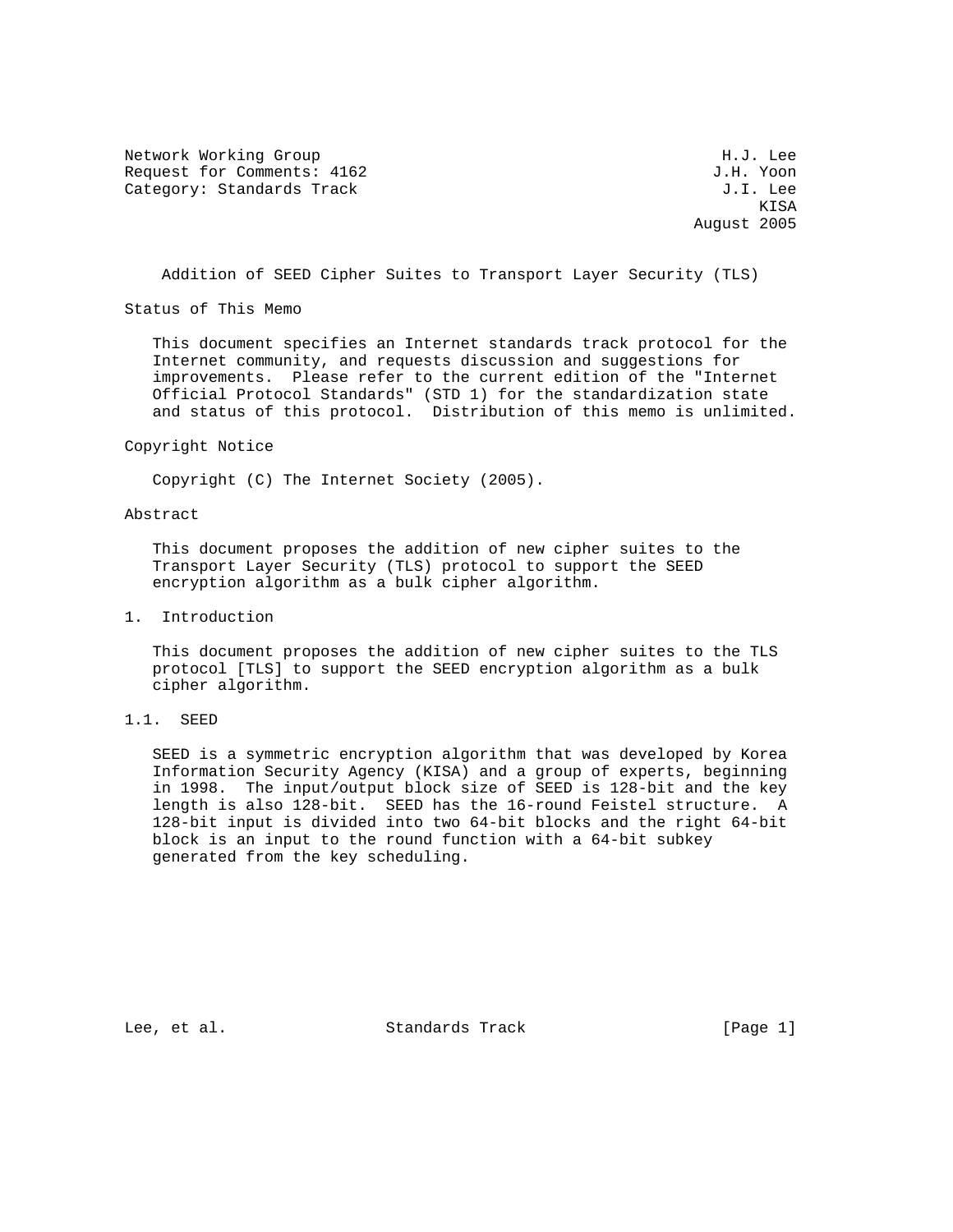SEED is easily implemented in various software and hardware because it is designed to increase the efficiency of memory storage and the simplicity of generating keys without degrading the security of the algorithm. In particular, it can be effectively adopted in a computing environment that has a restricted resources such as mobile devices, smart cards, and so on.

 SEED is a national industrial association standard [TTASSEED] and is widely used in South Korea for electronic commerce and financial services operated on wired & wireless PKI.

 The algorithm specification and object identifiers are described in [SEED-ALG]. The SEED homepage, http://www.kisa.or.kr/seed/seed\_eng.html, contains a wealth of information about SEED, including detailed specification, evaluation report, test vectors, and so on.

# 1.2. Terminology

 The key words "MUST", "MUST NOT", "REQUIRED", "SHOULD", "SHOULD NOT", "RECOMMENDED", "MAY", and "OPTIONAL" in this document (in uppercase, as shown) are to be interpreted as described in [RFC2119].

2. Proposed Cipher Suites

The new cipher suites proposed here have the following definitions:

| CipherSuite TLS RSA WITH SEED CBC SHA                            | $= \{ 0x00, 0x96 \}$  |
|------------------------------------------------------------------|-----------------------|
| CipherSuite TLS_DH_DSS_WITH_SEED_CBC_SHA                         | $= \{ 0x00, 0x97 \};$ |
| CipherSuite TLS_DH_RSA_WITH_SEED_CBC_SHA                         | $= \{ 0x00, 0x98 \}$  |
| CipherSuite TLS_DHE_DSS_WITH_SEED_CBC_SHA                        | $=$ { $0x00, 0x99$ }; |
| CipherSuite TLS_DHE_RSA_WITH_SEED_CBC_SHA = $\{ 0x00, 0x9A \}$ ; |                       |
| CipherSuite TLS_DH_anon_WITH_SEED_CBC_SHA = $\{ 0x00, 0x9B \}$ ; |                       |

## 3. Cipher Suite Definitions

3.1. Cipher

 All the cipher suites described here use SEED in cipher block chaining (CBC) mode as a bulk cipher algorithm. SEED is a 128-bit block cipher with 128-bit key size.

3.2. Hash

 All the cipher suites described here use SHA-1 [SHA-1] in an HMAC construction as described in section 5 of [TLS].

Lee, et al. Standards Track [Page 2]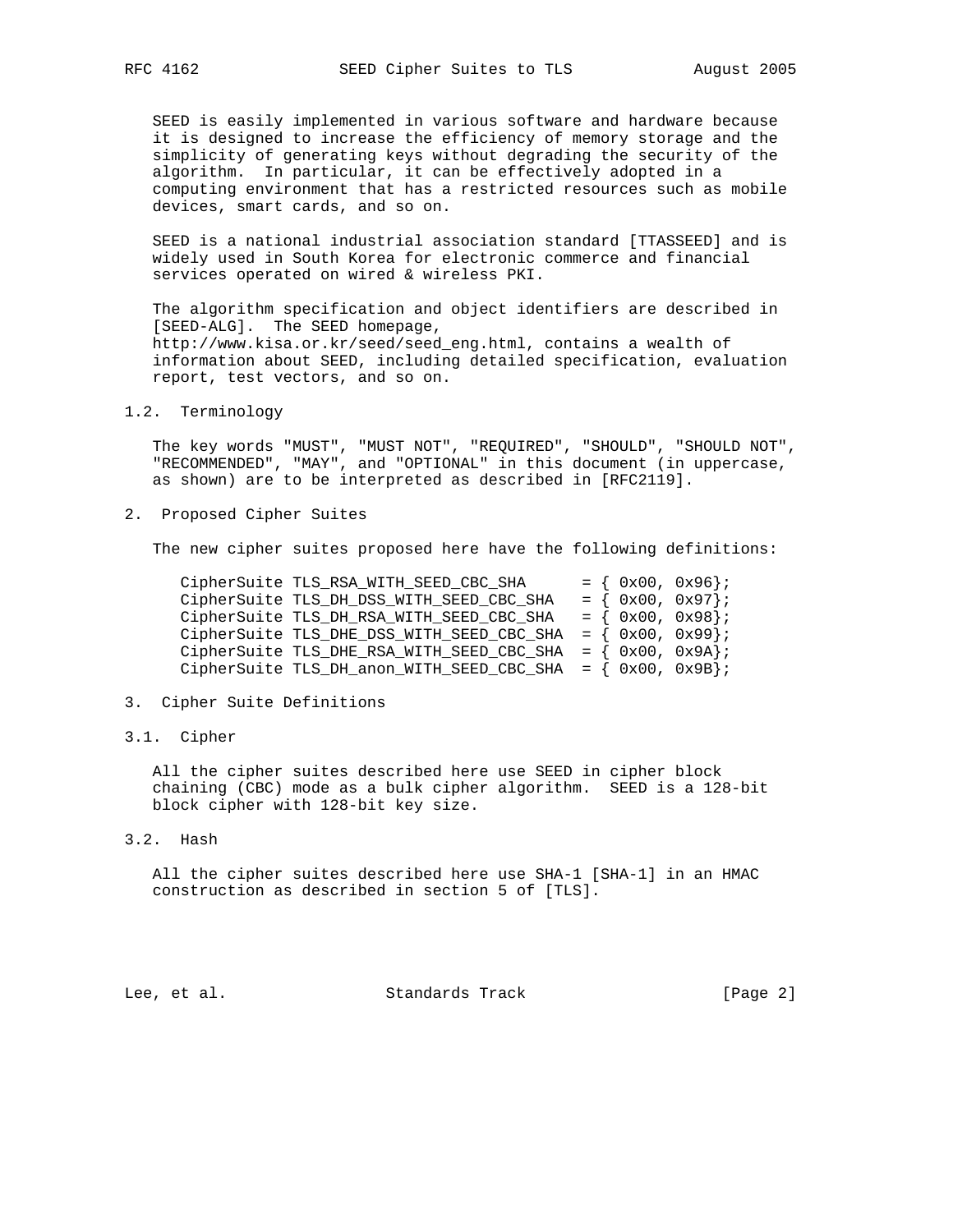# 3.3. Key Exchange

 The cipher suites defined here differ in the type of certificate and key exchange method. They use the following options:

| CipherSuite |                               | Key Exchange Algorithm |         |
|-------------|-------------------------------|------------------------|---------|
|             | TLS RSA WITH SEED CBC SHA     | RSA                    |         |
|             | TLS DH DSS WITH SEED CBC SHA  | DH DSS                 |         |
|             | TLS DH RSA WITH SEED CBC SHA  |                        | DH RSA  |
|             | TLS DHE DSS WITH SEED CBC SHA |                        | DHE DSS |
|             | TLS DHE RSA WITH SEED CBC SHA |                        | DHE RSA |
|             | TLS_DH_anon_WITH_SEED_CBC_SHA |                        | DH anon |

 For the meanings of the terms RSA, DH\_DSS, DH\_RSA, DHE\_DSS, DHE\_RSA, and DH\_anon, please refer to sections 7.4.2 and 7.4.3 of [TLS].

### 4. Security Considerations

 It is not believed that the new cipher suites are less secure than the corresponding older ones. No security problem has been found on SEED. SEED is robust against known attacks, including differential cryptanalysis, linear cryptanalysis, and related key attacks, etc. SEED has gone through wide public scrutinizing procedures. Especially, it has been evaluated and also considered cryptographically secure by trustworthy organizations such as ISO/IEC JTC 1/SC 27 and Japan CRYPTREC (Cryptography Research and Evaluation Committees) [ISOSEED] [CRYPTREC]. SEED has been submitted to several other standardization bodies such as ISO (ISO/IEC 18033-3) and IETF S/MIME Mail Security [SEED-SMIME]; and it is under consideration. For further security considerations, the reader is encouraged to read [SEED-EVAL].

 For other security considerations, please refer to the security of the corresponding older cipher suites described in [TLS] and [AES-TLS].

Lee, et al. Standards Track [Page 3]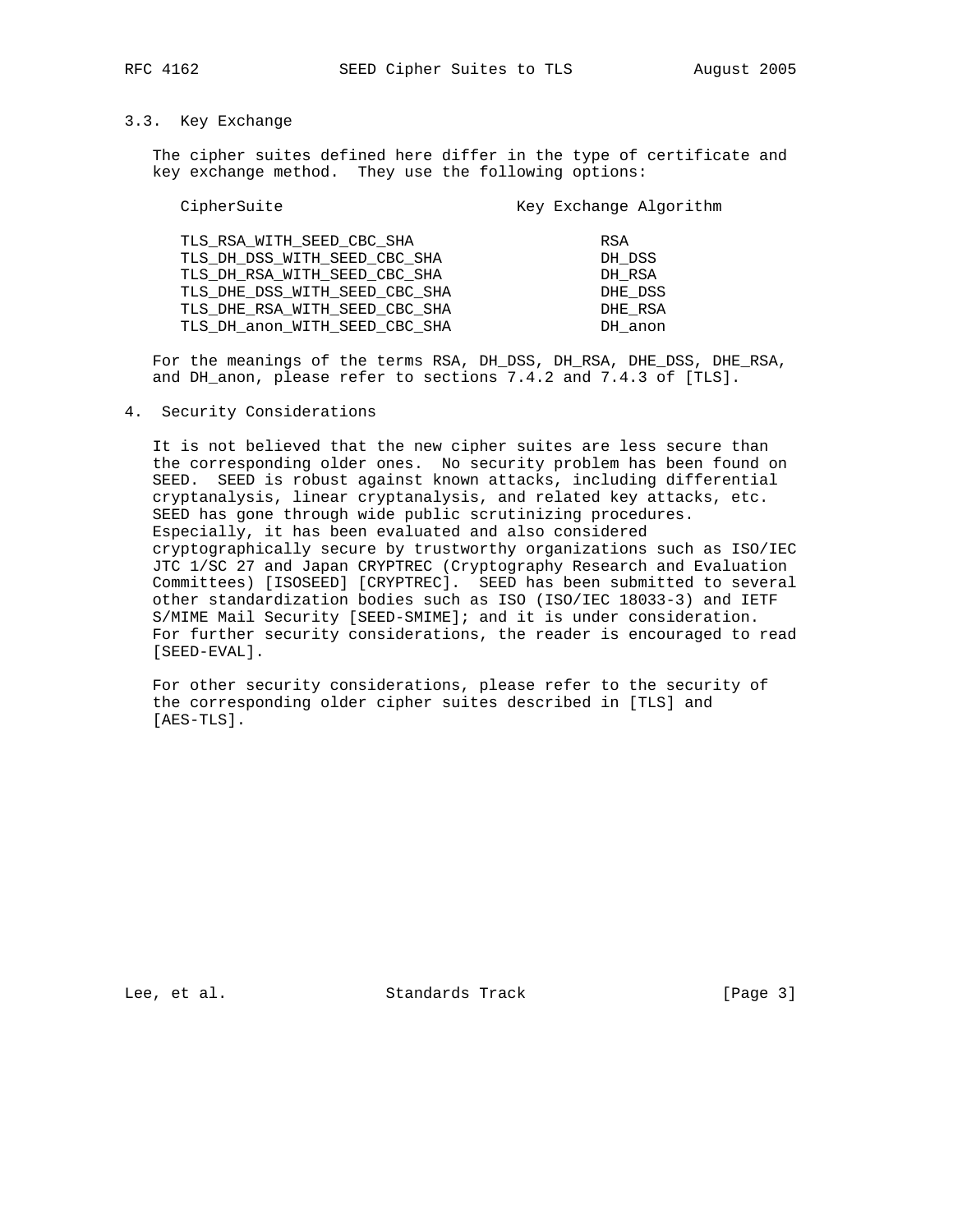- 5. References
- 5.1. Normative References
	- [RFC2119] Bradner, S., "Key words for use in RFCs to Indicate Requirement Levels", BCP 14, RFC 2119, March 1997.
	- [TLS] Dierks, T. and C. Allen, "The TLS Protocol Version 1.0", RFC 2246, January 1999.
	- [TTASSEED] Telecommunications Technology Association (TTA), South Korea, "128-bit Symmetric Block Cipher (SEED)", TTAS.KO-12.0004, September 1998, (In Korean) http://www.tta.or.kr/English/new/main/index.htm.

### 5.2. Informative References

- [AES-TLS] Chown, P., "Advanced Encryption Standard (AES) Ciphersuites for Transport Layer Security (TLS)", RFC 3268, June 2002.
- [CRYPTREC] Information-technology Promotion Agency (IPA), Japan, CRYPTREC. "SEED Evaluation Report", February 2002, http://www.kisa.or.kr/seed/seed\_eng.html.
- [ISOSEED] ISO/IEC JTC 1/SC 27, "National Body contributions on NP 18033 'Encryption Algorithms' in Response to SC 27 N2563 (ATT.3 Korea Contribution)", ISO/IEC JTC 1/SC 27 N2656r1 (n2656\_3.zip), October 2000.
- [SEED-EVAL] KISA, "Self Evaluation Report", http://www.kisa.or.kr/seed/seed\_eng.html.
- [SEED-ALG] Park, J., Lee, S., Kim, J., and J. Lee, "The SEED Encryption Algorithm", RFC 4009, February 2005.
- [SEED-SMIME] Park, J., Lee, S., Kim, J., and J. Lee, "Use of the SEED Encryption Algorithm in Cryptographic Message Syntax (CMS)", RFC 4010, February 2005.
- [SHA-1] FIPS PUB 180-1, "Secure Hash Standard", National Institute of Standards and Technology, U.S. Department of Commerce, April 17, 1995.

Lee, et al. Standards Track [Page 4]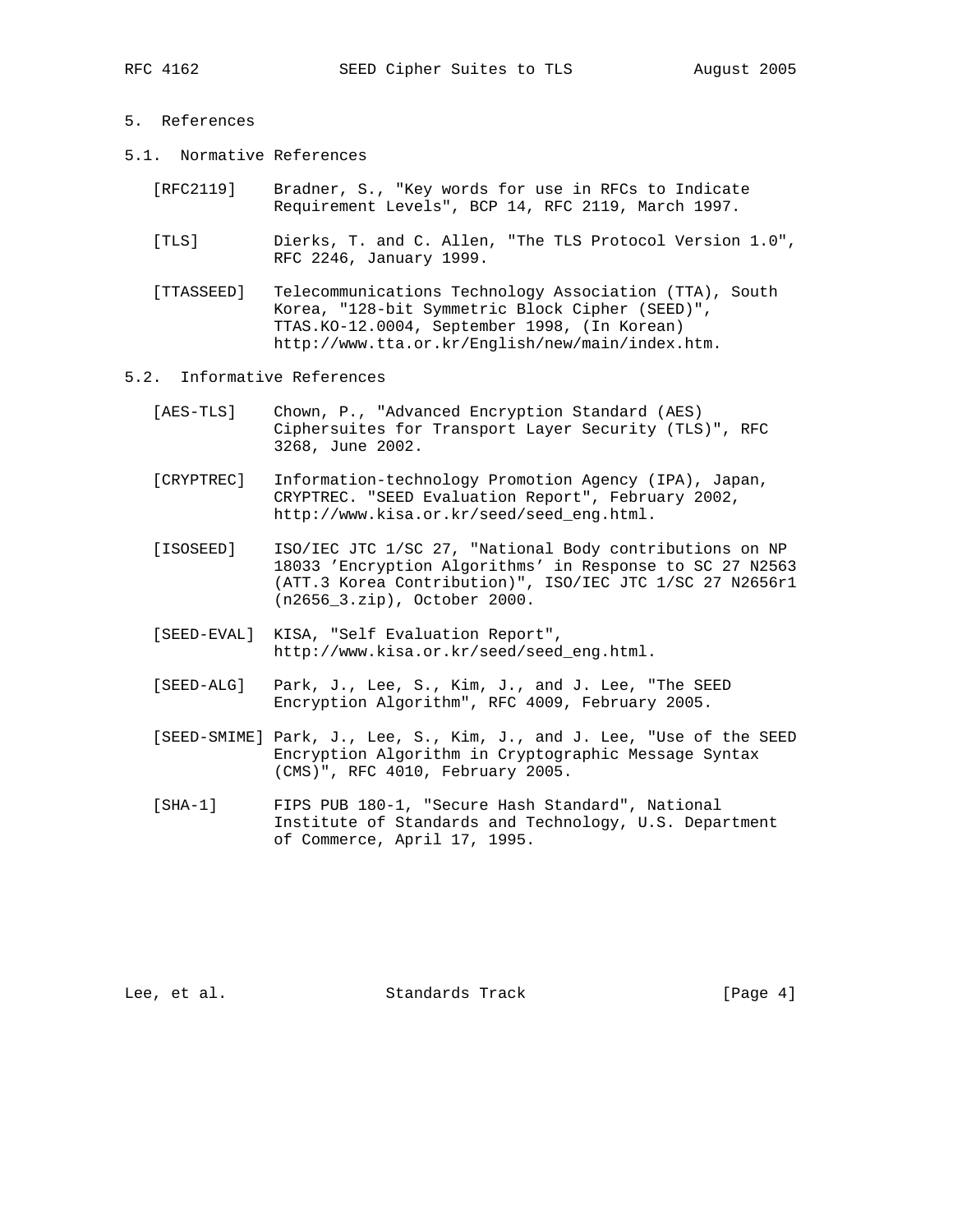Authors' Addresses Hyangjin Lee Korea Information Security Agency Phone: +82-2-405-5446 Fax : +82-2-405-5319 EMail: jiinii@kisa.or.kr Jaeho Yoon Korea Information Security Agency Phone: +82-2-405-5434 Fax : +82-2-405-5219 EMail: jhyoon@kisa.or.kr Jaeil Lee Korea Information Security Agency Phone: +82-2-405-5300 Fax : +82-2-405-5219 EMail: jilee@kisa.or.kr

Lee, et al. Standards Track [Page 5]